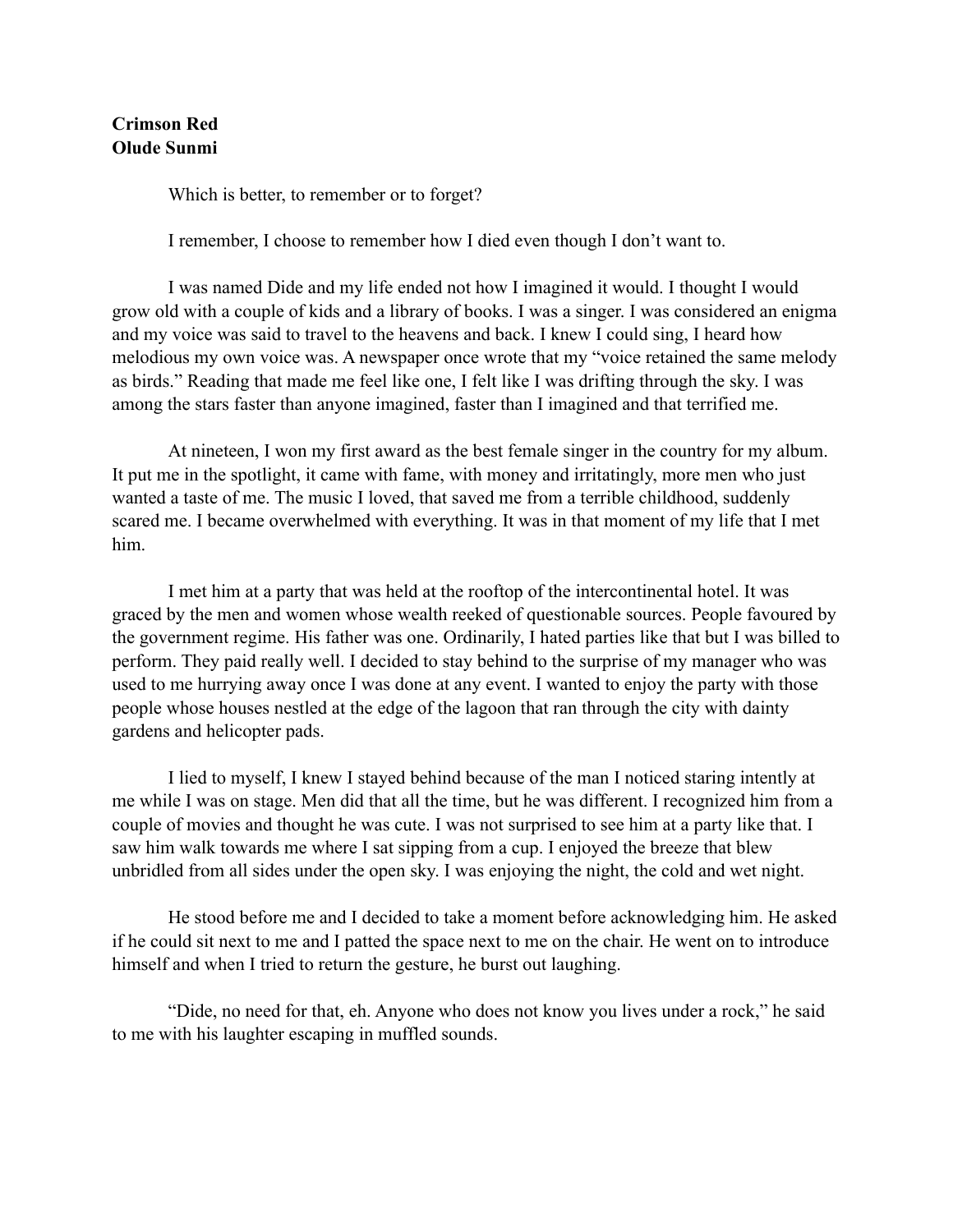I laughed too, slowly at first and then earnestly as we got talking. I could have resisted him, I could have forgotten about him after that night but I did not, I could not. I was lonely and wanted someone genuine to share my time with. He felt like the right man.

 His name was Tolu, an actor who had a wealthy father who owned oil field south of the country thanks to his relationship with the government. Tolu told me he had always admired me from a distance. He said he loved my voice and listened to my songs before going to bed. I guess like a million other people did that but it felt good to hear something like that, to hear it from him.

 We were cute together and blogs had a field day with our relationship, we had the image of the perfect couple. We had date nights in the best restaurants in the city. We spent holidays walking the streets of Paris and London, enjoying the art of Florence, going through the gold souqs of Dubai and the luxury of Milan where I bought a dashing crimson dress. It was all too good and fast, too fast. Just a year and a half into our relationship, Tolu went on his knee and how on earth could I have resisted?

 I accepted his proposal without a fraction of a doubt in my mind that I had made the right choice. I was excited that I was with the perfect man. I convinced myself well enough even when my manager told me she had friends who partied with him and saw that he used drugs. Even when a friend showed me a statement where his ex-girlfriends accused him of violence.

 I ignored the warnings that were right in my face. I accepted the excuse that he was drunk when he hit me for not answering his phone calls one calm evening. When he slammed my leg in his car door because he claimed I was making us late for a charity event that his father was hosting, I told him I was fine even though my knee hurt.

 We got married one glamorous April day. Magazines were filled with sights of our fairy tale wedding. We were finally together. I would come to realize that I walked into a trap, one that slowly snuffed the life out of me.

 The slaps that Tolu gave my face as often as he took my body by force, the insults that made me feel less and less of a human being, less of the stage star that I really was.

 He hit me as hard as he pleased only to apologize when I threatened to leave. We had to keep the illusion of perfection going. Tolu was adoring one moment and turned into a monster the very next. I new he was having affairs with other women too, I smelled it on him every day. He made me act like everything was great. I wonder why I stayed.

When his mother once noticed a bruise on my arm, one that he gave me, he quickly waved it off as nothing.